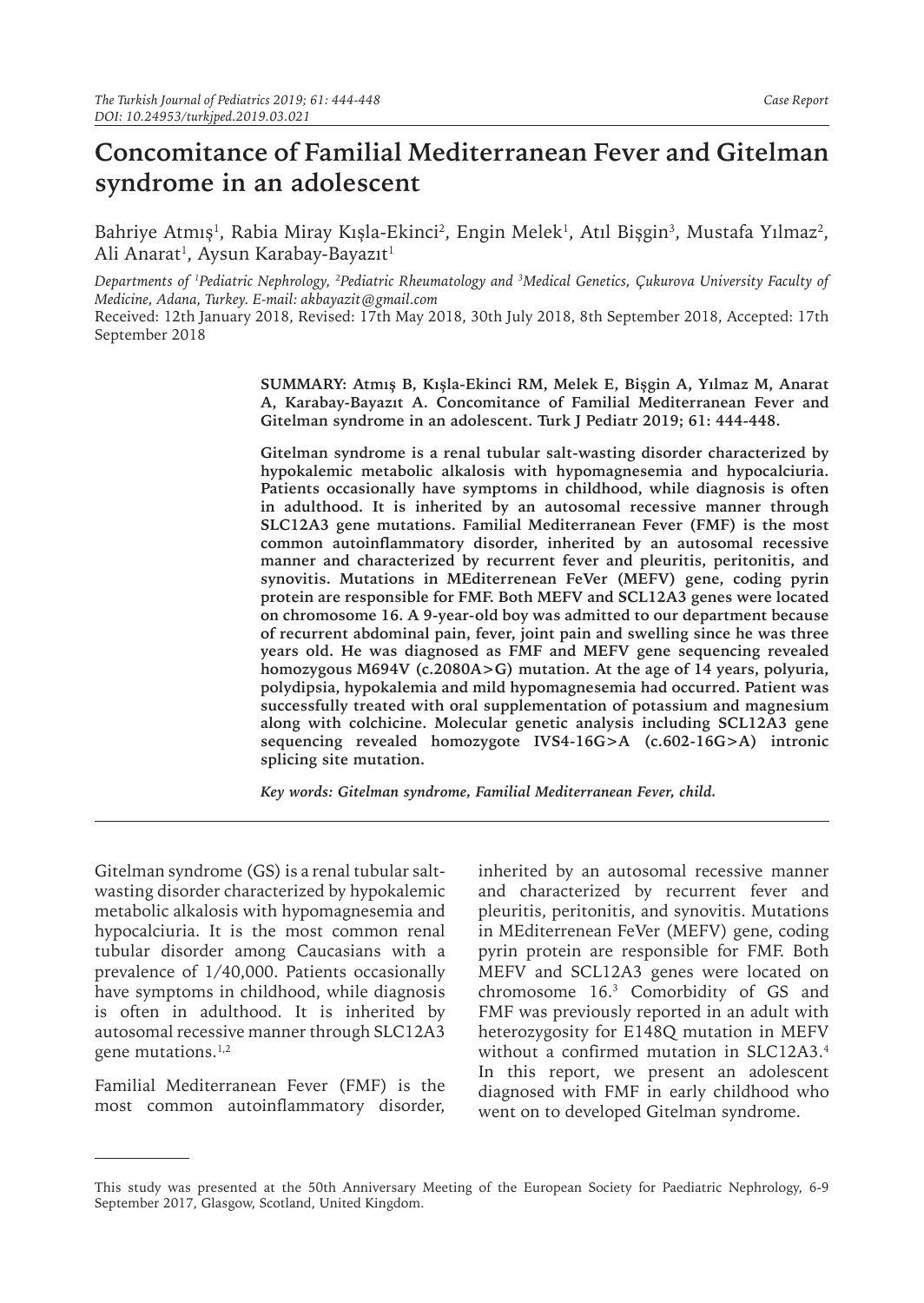## **Case Report**

A 9-year-old boy was admitted to our department because of recurrent abdominal pain, fever, joint pain and swelling since he was three years old. He was born to consanguineous parents. Attacks of abdominal pain and fever in the range of 39 to 40°C lasted 24 to 72 hours and repeated 4-5 times a year. During these episodes there were no associated symptoms or other complaints, and between attacks the patient was well. He was diagnosed with FMF since clinical symptoms fulfilled both Yalcinkaya-Ozen and Tel-Hashomer criteria.<sup>5,6</sup> MEFV gene was sequenced and revealed homozygous M694V (c.2080A>G) mutation. Parental screening showed the heterozygosity for the same mutation. Patient was treated with colchicine at a dose of 1 mg (0.03mg/kg) per day and the patient was attack-free for 5 years follow-up with normal serum inflammatory markers such as erythrocyte sedimentation rate (ESR) and C- reactive protein (CRP) during the attack-free period.

During routine blood analysis in his followup at the age of 14 years, hypokalemia and mild hyponatremia were detected. When he was questioned elaborately for complaints, a history of polydipsia and polyuria for the last six months was stated. Laboratory investigations revealed hypomagnesemia, mild hyponatremia, hypokalemia, a tendency

towards metabolic alkalosis with normal serum levels of calcium, phosphate and creatinine. Renal ultrasonography was normal. Twenty-four hour urinary volume was 3000 cc. Fractional excretion of potassium (FeK<sup>+</sup>) was increased and urinary calcium/creatinine ratio was decreased. Fractional excretion of magnesium (FeMg+2) was in normal range. Plasma renin concentration was markedly high, whereas plasma aldosterone could not be studied due to technical problems. Laboratory results at the time of diagnosis is given in Table I.

Biochemical triad of metabolic alkalosis, hypomagnesemia and hypocalciuria was suggestive for GS. The patient was successfully treated with oral supplementation of 2 mEq/ kg potassium and 4 mg/kg magnesium along with colchicine. He had normal serum levels of potassium (4.01 mmol/L) and magnesium (1.92 mg/dL) with oral supplementation. Treatment with potassium and magnesium was ceased to rule out that electrolyte abnormalities were not transient. After eight days from cessation of the treatment with potassium and magnesium, our patient had hypokalemia (2.8 mmol/L), hypomagnesemia (1.4 mg/dL) and metabolic alkalosis. Oral supplementation of potassium and magnesium were started again. ESR and CRP levels were normal except during the FMF attacks before the diagnosis of GS and also after supplementations for potassium

| Parameter (unit)                    | Result | Normal range for age |
|-------------------------------------|--------|----------------------|
| Serum sodium (mmol/L)               | 132    | 135-145              |
| Serum potassium (mmol/L)            | 2.1    | $3.5 - 5.5$          |
| Serum magnesium (mg/dL)             | 1.5    | $1.7 - 2.4$          |
| Serum bicarbonate (mmol/L)          | 28     | $21 - 26$            |
| Serum calcium (mg/dL)               | 10.5   | $9.6 - 10.6$         |
| Serum phosphate (mg/dL)             | 4.6    | $3.5 - 4.9$          |
| Serum creatinine (mg/dL)            | 0.5    | $0.8 - 1.3$          |
| $FeK^{+}$ (%)                       | 22.7   | $4 - 16$             |
| Urinary Ca/creatinine ratio (mg/mg) | 0.037  | < 0.2                |
| FeMg <sup>+2</sup> (%)              | 1.8    | $\leq$ 4             |
| Plasma renin (pg/ml)                | > 500  | 5.41-34.53           |

**Table I.** Laboratory Results of Our Patient at the Diagnosis of Gitelman syndrome.

FeK+; Fractional excretion of Potassium.

FeMg+2; Fractional excretion of Magnesium.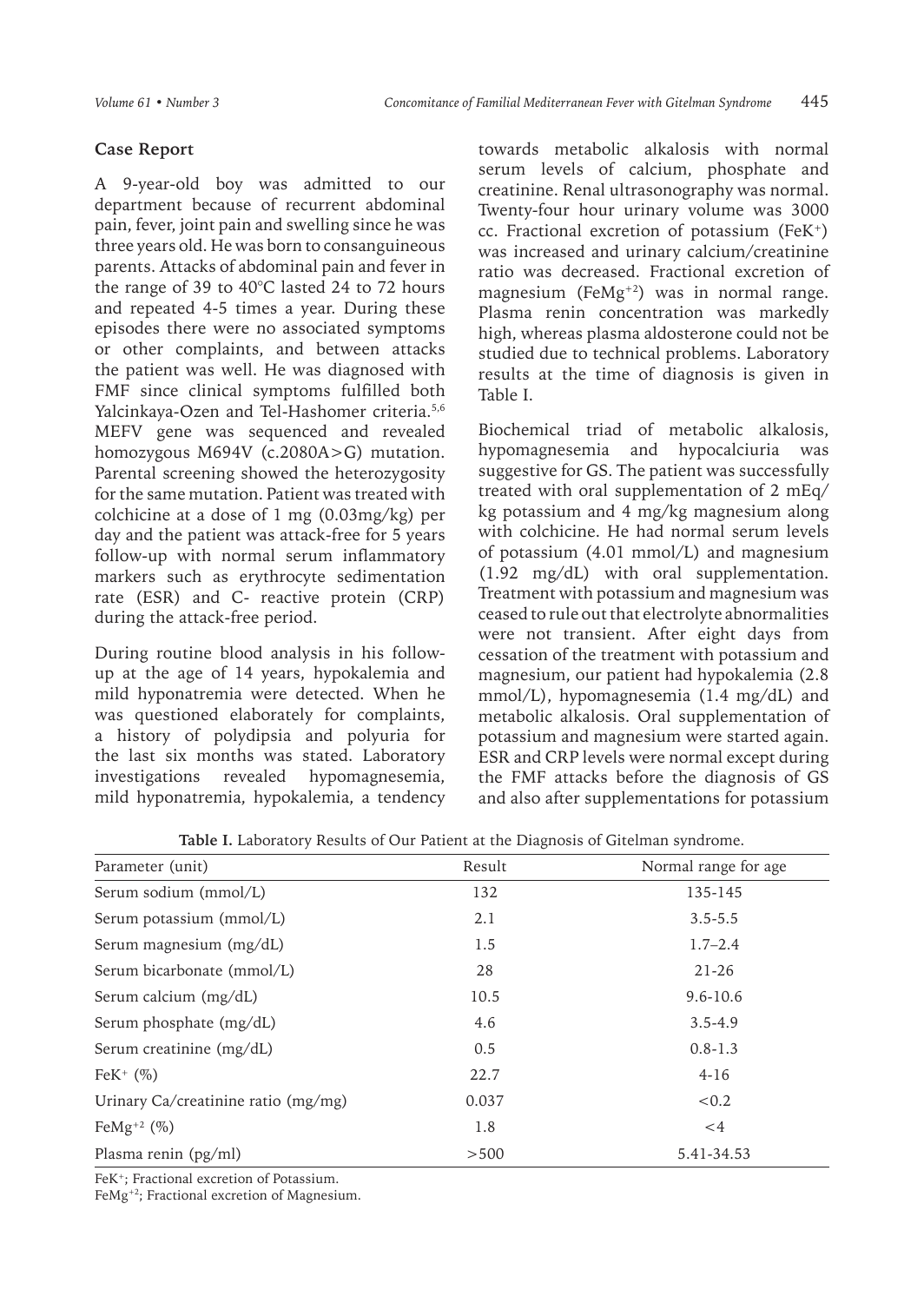and magnesium.

The patient had one sibling and she was diagnosed FMF with homozygous M694V (c.2080A>G) mutation. Serum electrolytes of the patient's 9-years-old sibling and parents were normal. Follow-up of serum electrolytes in sibling and parents were planned.

In further investigations, next generation sequencing of SCL12A3 gene revealed homozygote  $IVS4-16G>A$   $(c.602-16G>A)$ intronic splicing site mutation, that cause frameshift and premature stop codon in mutation tester program. Parental testing also proved the mutation was inherited. The parents were heterozygous for the c.602- 16G>A mutation. Patient and his parents gave their informed consent prior to the report.

## **Discussion**

Gitelman syndrome, the most frequent inherited reason of hypomagnesemia is caused by mutations in SLC12A3. The SLC12A3 gene encodes the Na+-Cl−-cotransporter (NCC) expressing on the apical membrane of the distal collecting tubule (DCT).7 Symptoms are generally absent in the first years of life and patients tend to present symptoms towards the end of the first decade. Patients may suffer from a spectrum of hypomagnesemia-related symptoms, including cramps, paresthesia or polyuria, salt craving and thirst.8,9 The mechanism of hypomagnesemia in GS is still not fully understood. Some hypotheses include the atrophy of the DCT, a reduced apical membrane potential and a reduction in transient receptor potential melastatin type 6 (TRPM6) activation or mobilization.<sup>10</sup> Our patient had relevant laboratory findings including mild hypomagnesemia, mild hyponatremia, hypokalemia, increased urinary potassium excretion and hypocalciuria consistent with GS. However, differentiating hypomagnesemia of renal origin from intestinal loss could not been satisfied. Normal FeMg may be due to the fact that prominent hypomagnesemia cause lower filtered load of Mg. Thus, normal or low FeMg does not rule out renal Mg wasting, such as in our patient<sup>7</sup>. Transient electrolyte disturbances were excluded as the patient had recurrent hypokalemia and hypomagnesemia after cessation of supplementation. The other causes of tubulopathies were excluded due to normal urine analysis without glucosuria, proteinuria, hematuria, leukocyturia, normal blood pressure and normal renal function. Also, acute tubulointerstitial nephritis was promptly excluded for these reasons.

Coexistence of GS and FMF has not yet been reported in childhood.11-13 Erten et al.4 reported the coexistence of GS and FMF in a 46-year-old man with heterozygosity for E148Q mutation in MEFV without a confirmed mutation in SLC12A3. This patient was diagnosed with GS based on clinical and biochemical findings. Improvement of biochemical abnormalities with potassium and magnesium supplementations resulted in clinical improvement at the end of the follow-up of two years in their patient.4 Our patient had clinical and laboratory features of FMF and GS, also homozygous mutations in both M694V and SLC12A3 genes. The clinical symptoms such as polyuria and polydipsia, and biochemical findings of GS in our patient improved with oral potassium and magnesium supplementations in 20 months of follow-up period.

In a recent study, the variant c.602-16G>A and the variant c.2221G>A, both in heterozygosity, were detected in SLC12A3 gene, in a patient with GS and primary hyperparathyroidism.<sup>14</sup> In another study, nine splice site mutations, including c.602-16G>A as a novel splice site mutation, were identified and predicted to lead to a frameshift and premature stopcodon.<sup>15</sup> The variant c.602–16G>A is described on the database of HGMD, as a disease-causing mutation.15 Furthermore, it is described in dbSNP and ExAC databases, and it's frequency is reported as  $0.0016\%$ .<sup>14</sup> The functional analysis of mutations in SLC12A3 gene were performed for a limited number of mutations. Rego et al.<sup>14</sup> reported that the variant c.602-16G>A is considered of undetermined significance due to lack of functional analysis confirming the splicing effect.

Genetic heterogeneity that can be defined as mutations at two or more genetic loci producing the similar phenotypes should always be considered. On the other hand, the identification of a mutation in one gene does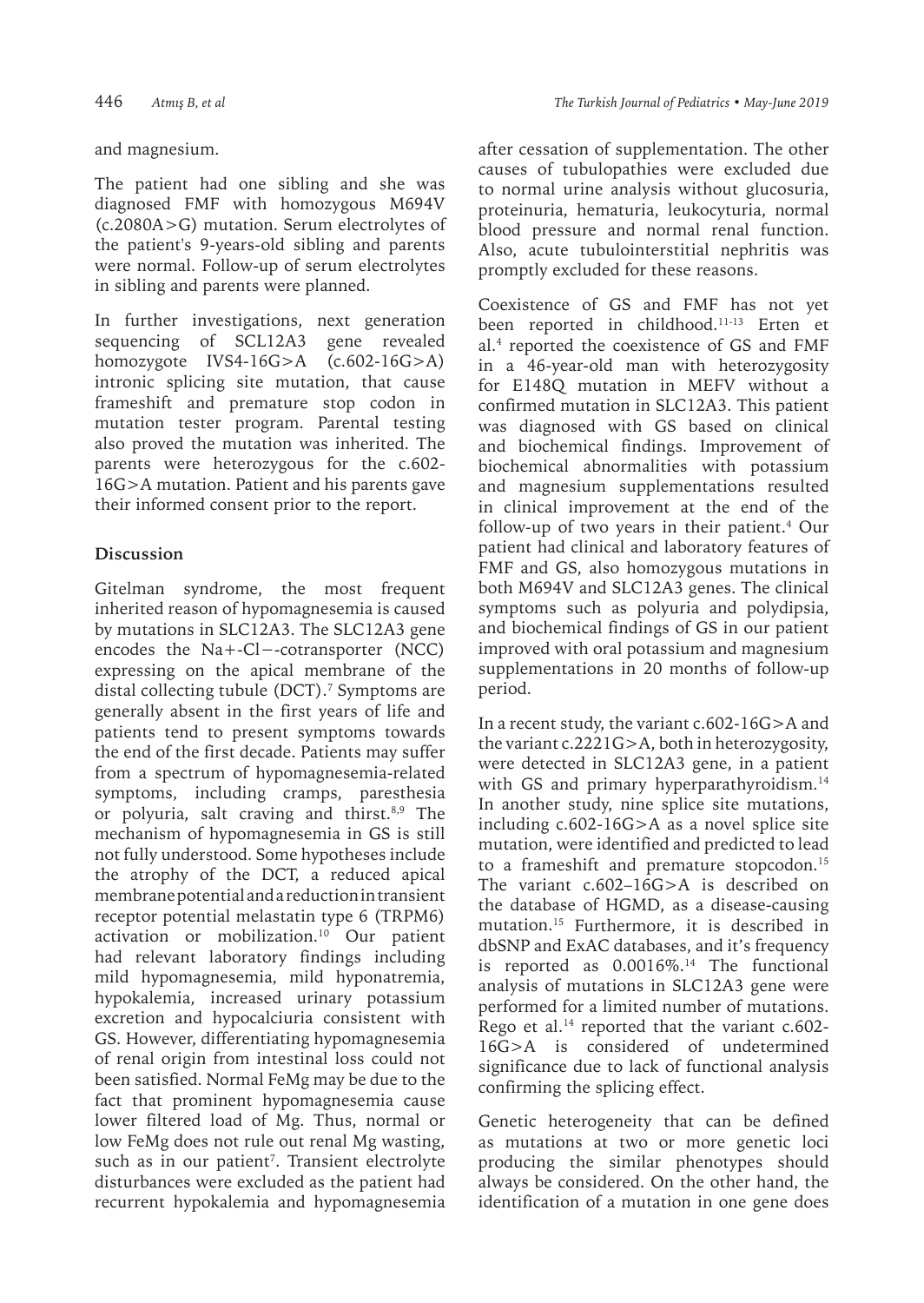not always explain the clinical heterogeneity of the patients. However, it is still unknown in co-existence of two different diseases if there is not any common genetic susceptibility. Since this is the first case with homozygote mutations in both genes in the literature, the intersection of some disease characteristics has therefore led to proposals that this susceptibility exists if there would be more cases. Until that, for two disease entities in the same case with identified genetic alteration, it is unclear if this is coincidental, concomitant or causally related.

FMF is an inflammatory process and was recently linked to early atherosclerosis, whereas GS patients were shown to have blunted Angiotensin II signaling pathways and normal levels of C-reactive protein, serum amyloid A, vascular cell adhesion molecule, interleukin-6 and tumor necrosis factor-α. 16,17 Therefore, GS patients may not have an inflammatory phenotype such as hypertension or atherosclerosis. Our patient was treated successfully with enteral potassium and magnesium supplementation and under colchicine co-treatment, no metabolic disturbances have occurred.

Colchicine is a tricyclic alkaloid which is mainly metabolized in the liver and binds to free tubulin dimers which further disrupts microtubule polymerization.18 Electrolyte disturbances such as hyponatremia, hypokalemia, hypocalcemia, hypophosphatemia, hypomagnesemia and metabolic acidosis due to acute kidney injury, were reported in cases with colchicine intoxication.<sup>19,20</sup> Huang et al.<sup>19</sup> reported that colchicine overdose resulted in acute kidney injury by combining glucosuria, revealing that proximal tubular damage occurred in their case. Contrary to colchicine intoxications, there are no studies which report colchicine treatment to cause tubulopathies in the literature.

To the best of our knowledge, we report a rare association of FMF and GS and this is the first described case in an adolescent. Neither deterioration in FMF and GS symptoms, nor vascular inflammatory phenotype had developed in our patient. Nevertheless, the patient should be monitored for hypertension and atherosclerosis unlike the patients with GS

only. Our patient responded well to colchicine at a dose of 1 mg (0.03mg/kg) per day, but we could not associate better control of FMF attacks with co-existence of GS, due to lack of sufficient evidence.

The parents and sibling of our patient had normal serum electrolytes and parents were heterozygous for the c.602-16G>A mutation. Analysis of mutations in SLC12A3 gene were not performed for his sibling since there was no abnormality in serum electrolytes. This was a limitation for our case report.

In conclusion, we highlight the presence of inflammation related laboratory results and unexplained symptoms with polyuria/ polydipsia and metabolic disturbances in coexistence of GS with FMF.

## **REFERENCES**

- 1. Jain G, Ong S, Warnock DG. Genetic disorders of potassium homeostasis. Semin Nephrol 2013; 33: 300-309.
- 2. Riveira-Munoz E, Chang Q, Bindels RJ, Devuyst O. Gitelman's syndrome: towards genotype-phenotype correlations? Pediatr Nephrol 2007; 22: 326-332.
- 3. Ben-Chetrit E, Levy M. Familial Mediterranean fever. Lancet 1998; 351: 659-664.
- 4. Erten S, Ceylan GG, Altunoğlu A. Concomitance of Gitelman syndrome and familial Mediterranean fever: a rare case presentation. Ren Fail 2012; 34: 1333- 1334.
- 5. Livneh A, Langevitz P, Zemer D, et al. Criteria for the diagnosis of familial Mediterranean fever. Arthritis Rheum 1997; 40: 1879-1885.
- 6. Yalçinkaya F, Ozen S, Ozçakar ZB, et al. A new set of criteria for the diagnosis of familial Mediterranean fever in childhood. Rheumatology (Oxford) 2009; 48: 395-398.
- 7. Viering DHHM, de Baaij JHF, Walsh SB, Kleta R, Bockenhauer D. Genetic causes of hypomagnesemia, a clinical overview. Pediatr Nephrol 2017; 32: 1123- 1135.
- 8. Foglia PE, Bettinelli A, Tosetto C, et al. Cardiac work up in primary renal hypokalaemia-hypomagnesaemia (Gitelman syndrome). Nephrol Dial Transplant 2004; 19: 1398-1402.
- 9. Cruz DN, Shaer AJ, Bia MJ, Lifton RP, Simon DB; Yale Gitelman's and Bartter's Syndrome Collaborative Study Group. Gitelman's syndrome revisited: an evaluation of symptoms and health-related quality of life. Kidney Int 2001; 59: 710-717.